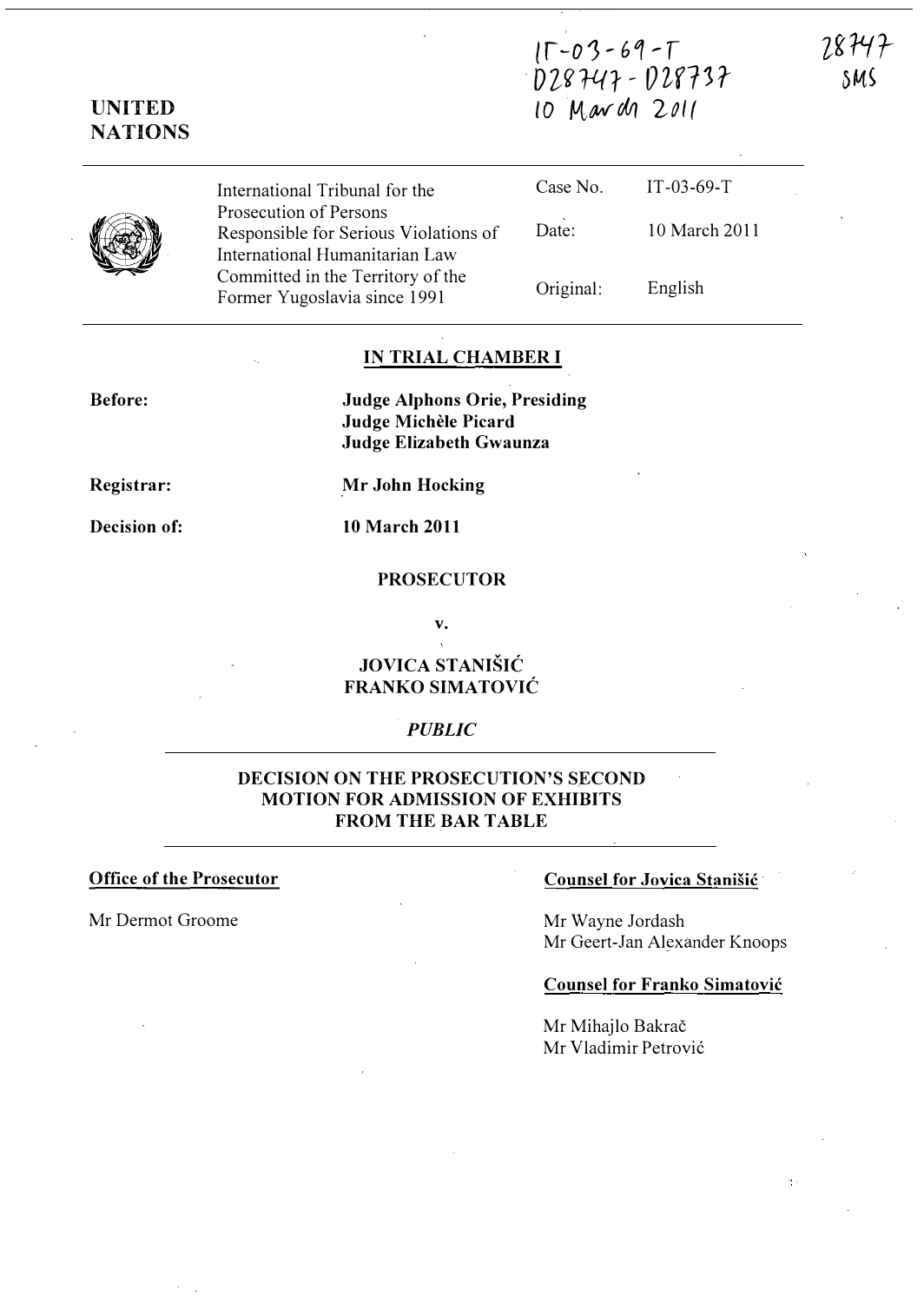# I. PROCEDURAL HISTORY

1. On 20 December 2010, the "Prosecution Second Motion for Admission of Exhibits from the Bar Table" was filed publicly with confidential annexes A-C ("Motion"), wherein the Prosecution requested admission into evidence of 410 documents ("Proffered Documents").

2. On 21 December 2010, the Stanišić Defence, in an informal communication, requested that the deadline for its response be extended to 17 January 2011. On 23 December 2010, the Simatovi6 Defence also requested an extension of its deadline to respond to the Motion. On 23 December 2010, the Chamber informed the parties by informal communication that both requests were granted. On 6 January 2011, the Stanišić Defence, in an informal communication, requested an additional extension of the deadline until 1 February 2011. On 10 January 2011, the Simatović Defence joined this request. On 12 January 2011, the Chamber set 24 January 2011 as the new deadline for filing responses to the Motion. On 24 January 2011, the Simatović Defence and the Stanišić Defence sent their comments to the Prosecution to be included in a spreadsheet for a joint filing. On 27 January 2011, the Chamber in an informal communication asked the parties to combine all the submissions in one table to be filed by 1 February 2011.

3. On 27 January 2011, the Prosecution filed its "Resubmission of Confidential Annex A to the Prosecution's Second Bar Table Motion with Defence Comments" with confidential annex ("Consolidated Submissions"). On the same day, the "Stanišić Response to Prosecution's Second Bar Table Motion" was filed confidentially ("Stanišić Response"). The confidential "Simatović Defence Response to Prosecution's Second Bar Table Motion" followed on 31 January 2011 ("Simatovi6 Response"). On 1 February 2011, the Prosecution filed its "Prosecution Request for Leave to Reply to Defence Responses to Prosecution's Second Bar Table Motion". The Chamber granted leave on the same day,<sup>1</sup> and on 7 February 2011, the Prosecution filed its reply.<sup>2</sup>

### 11. SUBMISSIONS

#### A. Motion

4. The Prosecution submits that the Proffered Documents are relevant and probative, and provides detailed submissions on their relevance and provenance in Annex A to the Motion.<sup>3</sup> It points out that apart from the open source material, all the remaining Proffered Documents have

 $\mathbf{1}$ T. 10838.

<sup>2</sup>  , Prosecution Reply to Defence Responses to Prosecution's Second Bar Table Motion, 7 February 2011 (Public with Confidential Annex) ("Reply").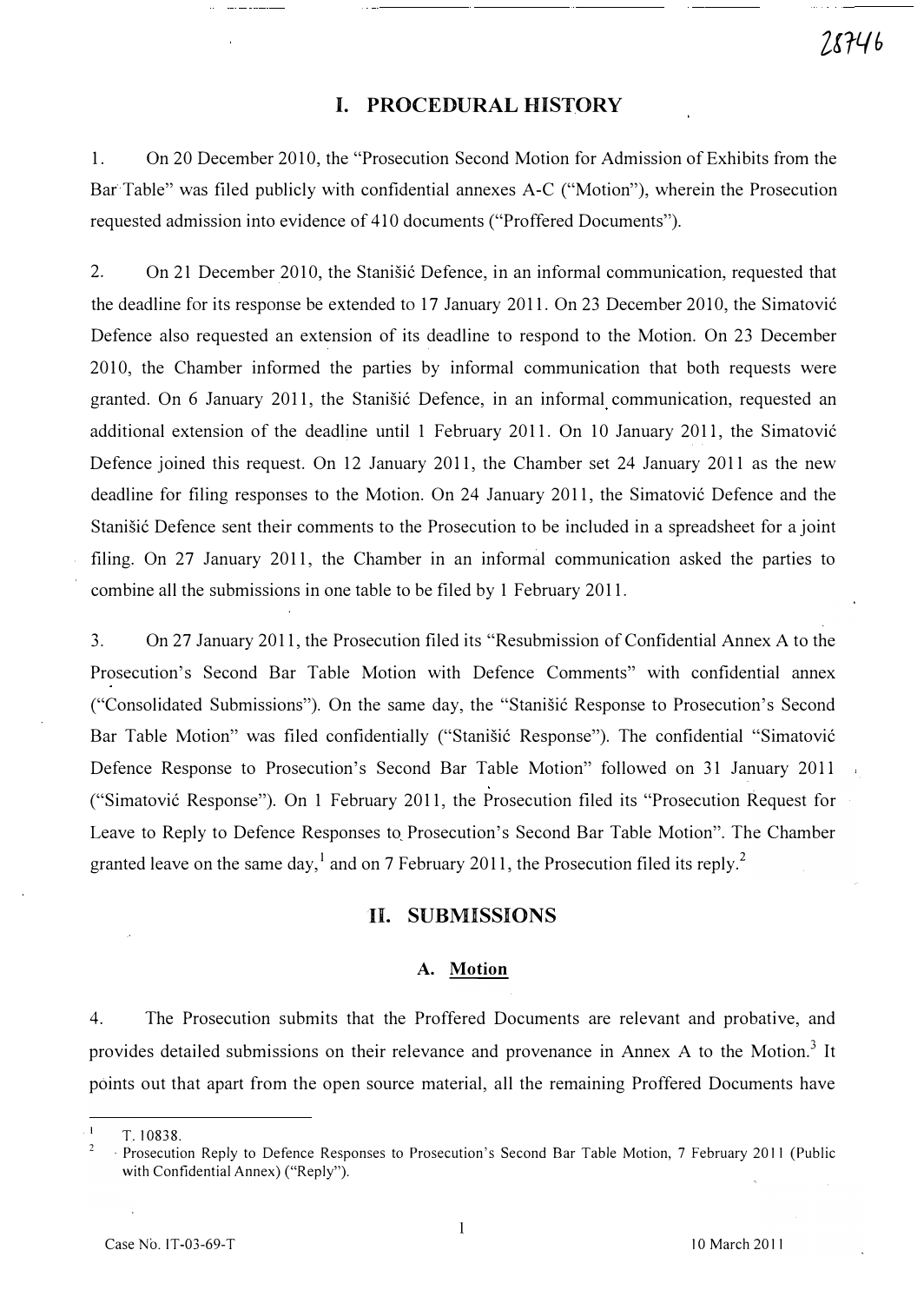been obtained through official channels from government agencies or officials.<sup>4</sup> Moreover, it argues that pursuant to Rule 94(B), in analysing the authenticity of the Proffered Documents, the Chamber should take into consideration the fact that many of them were found to be authentic by previous Chambers in other trials before the Tribunal.<sup>5</sup>

5. Finally, the Prosecution submits that protective measures for some of the Proffered Documents are subject to pending submissions before the Chamber.<sup>6</sup> The Prosecution therefore requests that these Proffered Documents be admitted under seal pending resolution of any requests in relation to their protective measures.<sup>7</sup>

# B. Stanisic Defence Response

6. The Stanisic Defence opposes the admission of some of the Proffered Documents on three distinct grounds.

7. First of all, it submits that some of the Proffered· Documents are in substance witness statements that should have been tendered pursuant to Rule 92 bis and 92 quater.<sup>8</sup> It argues that these documents - being statements given to the police - may be presumed to have been provided for use, at least potentially, in domestic legal proceedings.  $9$  As a consequence, they fall within the category of evidence usually governed by Rule 92 *bis*:<sup>10</sup> The two remaining grounds of objections to the Proffered Documents are authenticity and relevance.<sup>11</sup> The Stanišić Defence's detailed submissions as to each of the objected Proffered Documents are contained in the Consolidated Submissions.<sup>12</sup>

# C. Simatovic Defence Submissions

8. The Simatović Defence objects to the admission of some of the Proffered Documents on the basis that they lack relevance and/or probative value. Its objections to the Proffered Documents are contained in the Consolidated Submissions.<sup>15</sup>

 $\overline{3}$ Motion, paras 4, 23-27; Annex A; see Consolidated Submissions.

Ŀ, Motion, para. 18; Annexes A-C.  $\mathbf{5}$ 

Motion, para. 22.

<sup>6</sup>  Motion, para. 28. ÿ.

Ibid.

 $\bar{s}$ Stanišić Response, para. 1. 9

Stanišić Response, paras 4-5.

<sup>10</sup>  11 Ibid.

Stanišić Response, paras 6-11; Consolidated Submissions.

<sup>12</sup>  Stanišić Response, paras 1, 13; Consolidated Submissions.

<sup>!3</sup>  Simatovi6 Response, paras 1-2.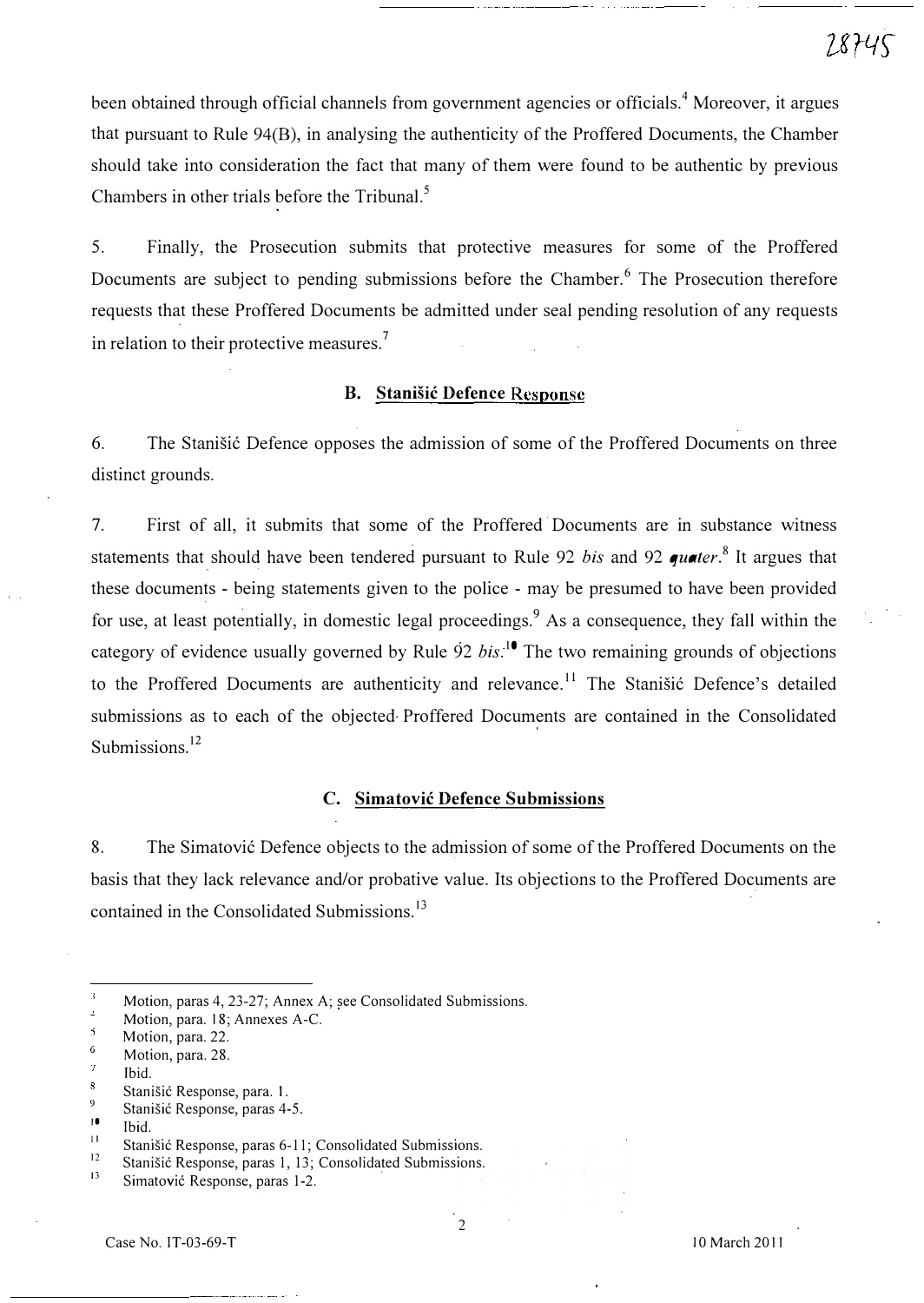#### D. Reply

9. In its Reply, the Prosecution withdraws one of the Proffered Documents (65 ter number 5934) and acknowledges that another document was listed twice in the Motion (65 ter number 5944), thus leaving 408 Proffered Documents sought to be admitted.<sup>14</sup> The Prosecution addresses the general as well as the individual Defence objections in the table attached to its Reply.<sup>15</sup>

# HI. APPLICABLE LAW

10. Rule 89 of the Rules of Procedure and Evidence ("Rules") provides, in relevant part:

CC) A Chamber may admit any relevant evidence which it deems to have probative value.

(D) A Chamber may exclude evidence if its probative value is substantially outweighed by the need to ensure a fair trial.

11. The Trial Chamber requires that "the offering party must be able to demonstrate, with clarity and specificity, where and how each document fits into its case".<sup>16</sup>

12. Rule 94(B) of the Rules allows the Chamber, at the request of a party or *proprio motu*, to take judicial notice of the authenticity of documentary evidence from other proceedings of the Tribunal relating to matters at issue in the current proceedings.

# IV. DISCUSSION

13. The Chamber notes that 65 *ter* number 5934 was withdrawn by the Prosecution.<sup>17</sup>

14. The following Proffered Documents have already been admitted into evidence and will therefore not be further considered: 65 ter numbers 353 (as P1886),<sup>18</sup> 438 (as P1906), 445 (as P1910), and 1138 (as P2017).

15. The Defence does not oppose admission of the following Proffered Documents and the Chamber is satisfied that they are relevant and of probative value: 65 ter numbers 80, 287, 414, 513-516, 524, 727, 765, 776, 778, 1140, 1191, 1193, 1207, 1210, 1214, 1216, 1217, 1219, 1220,

28744

<sup>14</sup>  Reply, para. 3.

<sup>15</sup>  Reply, Annex A.

<sup>16</sup>  17 Decision on the Prosecution's Revised First Motion for Admission of Exhibits from the Bar Table, 3 February 2011, para. 11; Prosecutor v. Milan Milutinović et al., Case No. IT-05-87-T, Decision on Prosecution Motion to Admit Documentary Evidence, 10 October 2006, para. 18; Prosecutor v. Rasim Delić, Case No. IT-04-83-T, Decision on Prosecution Submission on the Admission of Documentary Evidence, 16 January 2008, para. 9.

See supra, para. 9.

<sup>18</sup>  The Chamber notes that the Prosecution submitted this exhibit for verification of its translation. Once this verification is received, the Prosecution is requested to upload it into E-court and inform the Chamber accordingly.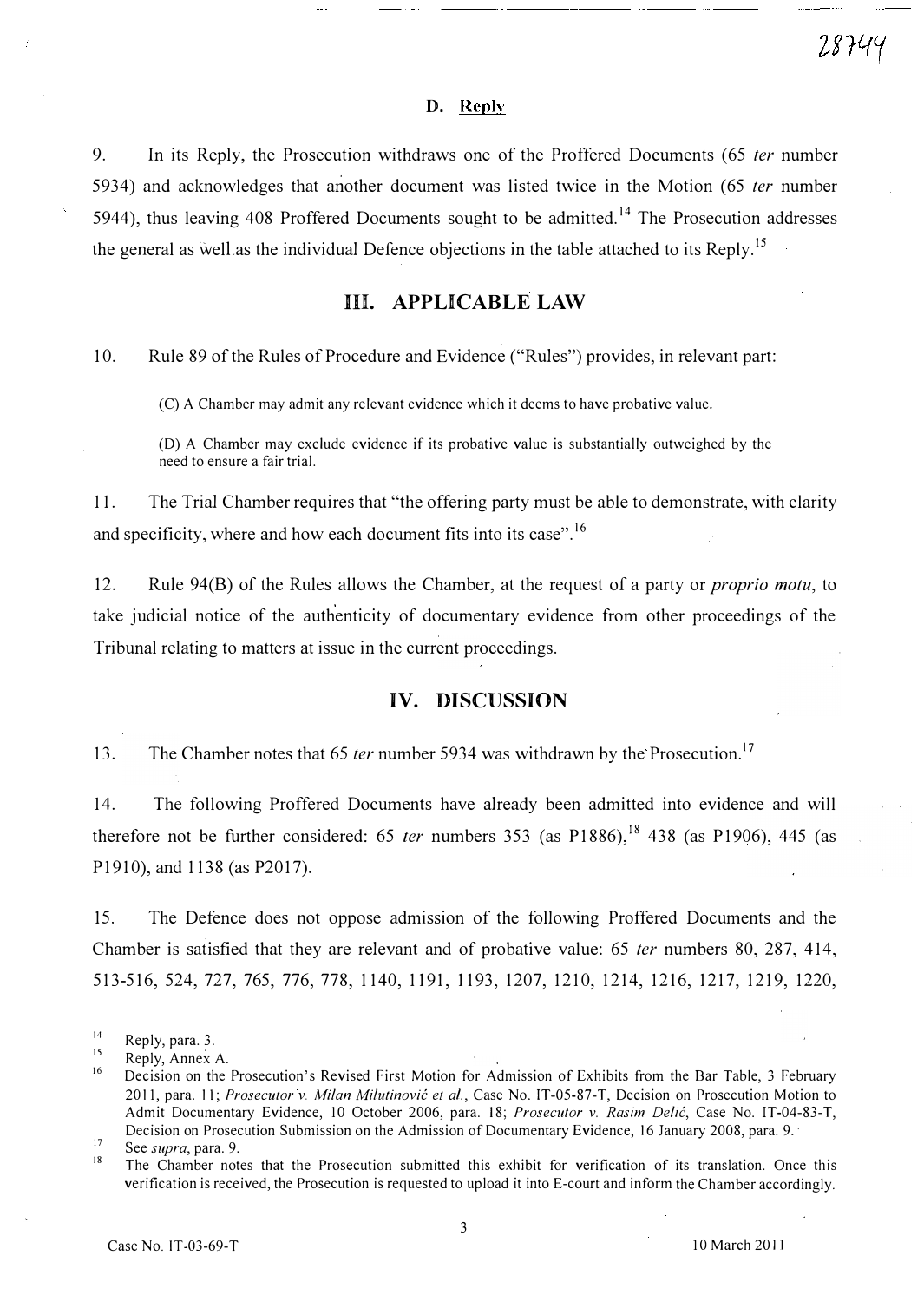# 28743

1223, 1542, 1562, 1563, 1579, 1582, 1637, 1646, 1656, 1694, 1798, 1854, 1946,2004,2076,2082, 2145, 2572, 2631 (MFI P557), 2632 (MFI P558), 2633 (MFI P559), 2634 (MFI P560), 2636 (MFI P562), 2637 (MFI P563), 2639 (MFI P564), 2640 (MFI P565), 2641 (MFI P566), 2642 (MFI P567), 2856, 3760, 3809, 4078, 4283, 4300, 4324, 4328, 4331, 4334, 4355, 4356, 4358, 4360, 4378,4390,4398, 4445, 4451, 4652, 4862, 5074,.5084-5116, 5181, 5182, 5908-5912, 5914-5924,  $5927, 5929-5933, 5935-5952, 1$ 

6077-6081, 6085-6092, 6095-6111 and 6113-6117. With regard to documents with 65 fer numbers 516, 1579,4445,5074 and 5107, the Chamber notes that the Prosecution uploaded the full original B/C/S versions but only parts of the English translations. The Chamber considers only those parts of the B/C/S originals for which English translations have been provided to have been tendered into evidence, and therefore requests the Prosecution to upload into E-court only such parts of the B/C/S originals that correspond to the English versions. Moreover, with regard to: 65 *ter* number  $1140$ the Chamber admits only page 3 of its original and pages  $5-\dot{6}$  of the English translation; 65 *ter* number 2631 (MFI P557) – only pages 3-10 of the English translation; 65 *ter* number 4334 – only pages 15-27 of its original and pages 11-20 of the English translation; 65 *ter* number  $4355 - only$ pages 3-5 of the English translation.

16. 65 fer number 5925 is practically identical to 5926. Similarly, there is no substantive difference between 65 fer numbers 6082 and 6083, and also between 65 ter numbers 6093 and 6094. Of these documents, the Chamber therefore-admits into evidence only 65 fer numbers 5925, 6082 and 6093, which it finds relevant and of probatiye value.

17. The Stanisic Defence does not oppose the admission of the following Proffered Documents: 65 fer numbers 1182,1183,1196,1564,1918,1921,1935,2222,2866,3823, 4282, 4295, 4297, 4384,4423,4424,4433,4457,4671,4689,4697,4731, 4788, 4915, 4916, 4918-4926, 5018 and 5081. Although the Simatović Defence commented upon their relevance, the Chamber considers those comments to be remarks relevant to future weight to be given to the documents rather than objections as such. The Chamber notes at this point that the following 65 *ter* numbers falling within this category are partly redacted: 1921, 1935, 4282, 4295 and 4297. The Chamber, however, finds that these redactions are not of a character precluding their admission. At the same time, with regard to 65 ter numbers 1492, 2464, 4382, 4499, 4563, 4576, 4577, 4582, 4584, 4586, 4587, 4589, 4592, 4593, 4595, 4626 and 5079, the Chamber understands the Simatović Defence's comments to be objections to the relevance of these documents. Notwithstanding these comments and objections,

<sup>19</sup>  See Stanisic Response, para. 12.

<sup>20</sup>  Ibid.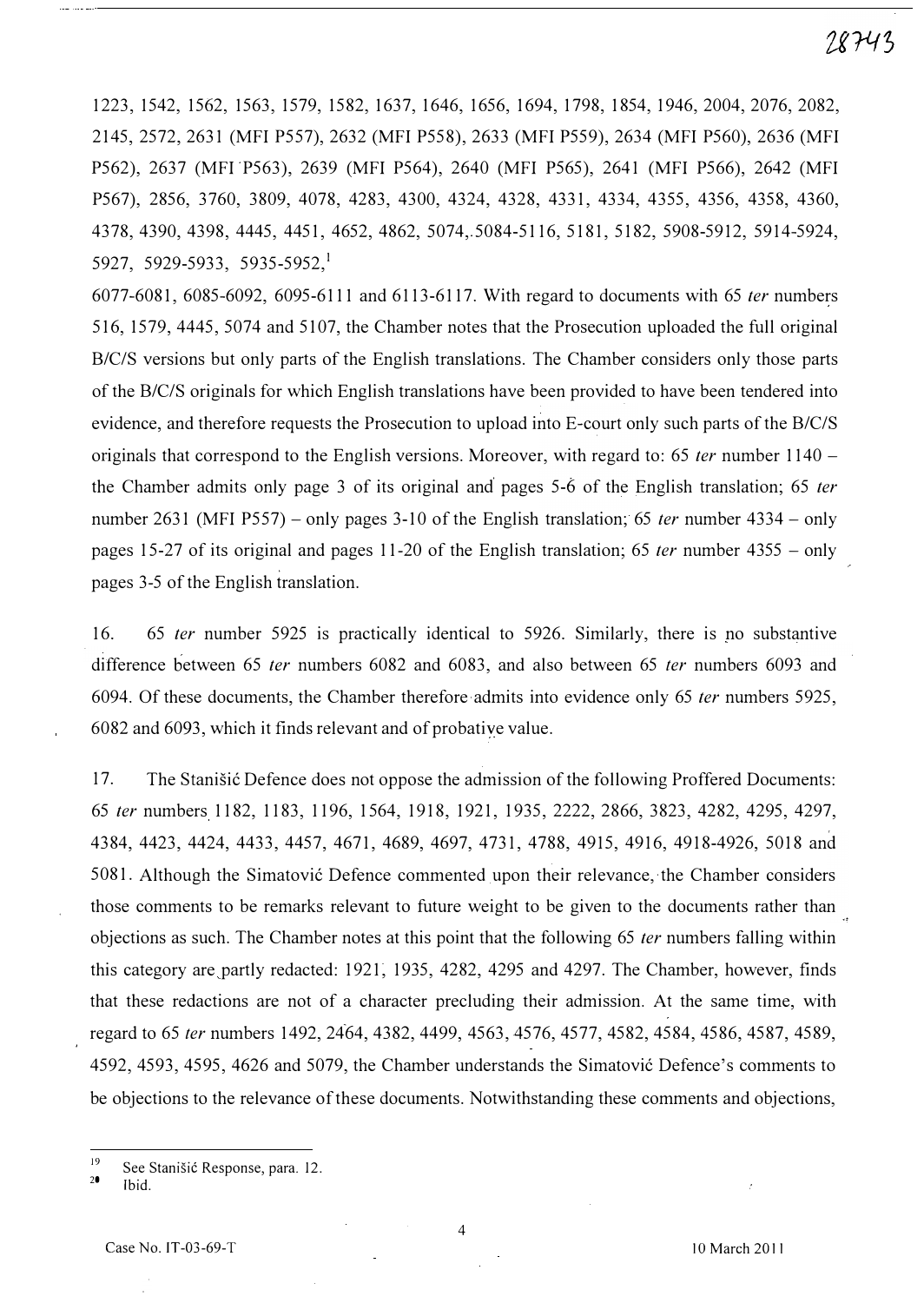the Chamber finds that these documents are of sufficient relevance and probative value to be admitted into evidence pursuant to Rule 89. With regard to the documents with 65 *ter* numbers 4576, 4587 and 4592, the Chamber notes that the Prosecution uploaded the full original B/C/S versions but only parts of the English translations. The Chamber considers only those parts of the B/C/S originals for which English translations have been provided to have been tendered into evidence, and therefore requests the Prosecution to upload into E-court only such parts of the B/C/S originals that correspond to the English versions.

18. 65 ter numbers 6017 and 6036 were not objected by the Simatović Defence but only commented upon by the Stanisić Defence. The Chamber finds them admissible under Rule 89. The Chamber also notes the Stanisić Defence's objections to the relevance of 65 ter numbers 4495, 5075 and 5913. The Chamber nevertheless finds that the Prosecution has shown sufficient relevance and probative value of these documents. With regard to 65 *ter* number 5075, the Prosecution . uploaded the full original B/C/S version but only parts of the English translation. The Chamber considers only those parts of the B/C/S original for which an English translation has been provided to have been tendered into evidence, and therefore requests the Prosecution to upload into E-court only such parts of the B/C/S original as correspond to the English version.

19. Some of the Proffered Documents do not contain visible indicia of authenticity such as stamps or signatures. The Chamber has scrutinised these documents in light of their content and the Defence objections to their admission. The Chamber considers that the fact that some of these Proffered Documents were provided to the Prosecution in response to the various RF As gives the documents *certain* indicia of authenticity.<sup>21</sup>

20. The Chamber notes the Simatović Defence objection to 65 ter numbers 6062-6075. These are handwritten reports, some of which are additionally presented in a type-written form, not bearing any stamps. They were received by the Prosecution from the Republic of Croatia in response to a RFA. The Chamber is satisfied that they are of sufficient relevance and probative value to be admitted from the bar table.

21. The Chamber notes that the authenticity of 65 fer numbers 112, 529-530, 777 and 4625, objected to by the Stanišić Defence and/or Simatović Defence, is not self evident. However, 65 ter numbers 112, 530 and 4625 have been admitted by Trial Chambers in other cases heard before this Tribunal. Pursuant to Rule 94(B) of the Rules, the Chamber takes judicial notice of authenticity of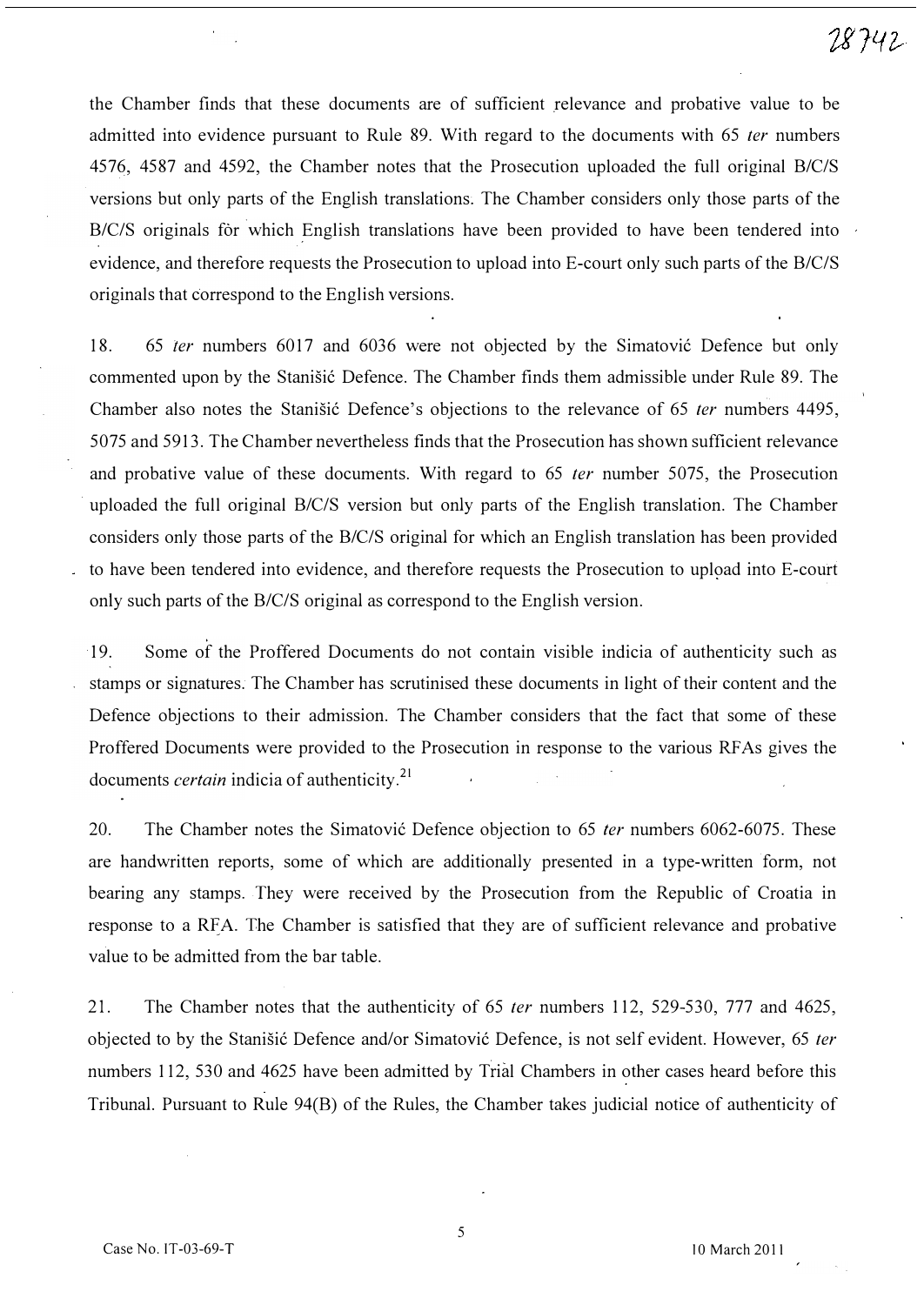these documents. Moreover, the layout of 65 *ter* number 529 is very similar to that of 65 *ter* number 530. Similarly, the form of 65 ter number 777 looks similar to that of 65 ter number 112. The Chamber therefore finds 65 *ter* numbers 529 and 777 admissible.

22. The Defence objects to the reliability of 65 *ter* number 1583. The Chamber does not fully share the Defence concerns as to authenticity of this document. However, it does not find it sufficiently relevant to admit it from the bar table.

'23. The Chamber finds that 65 fer number 1845, although not objected to by the Defence, is nevertheless not sufficiently reliable to be admitted through the bar table procedure. Although previously admitted in the Krajisnik case, it contains several written markings suggesting it is merely a draft. Moreover, its English translation does not show the typed text subsequently replaced by these markings.

24. 65 tex number 2231 contains handwritten markings some of which appear to replace the illegible typed text. Nevertheless, noting the stamp and the signature on the document, the Chamber considers it admissible pursuant to Rule 89.

25. At the same time, the Chamber finds that the following Proffered Documents, which were objected to on grounds of reliability by the Simatović Defence - 65 *ter* numbers 1832, 4329, 2451-2453, 4632, 4661, 4720 and 4912 - and by the Stanišić Defence 65 *ter* number 4733 and 5953, fulfil the requirements of Rule 89.

26. The Chamber notes the Simatović Defence objection to the authenticity of signatures said to be those of Franko Simatović contained in 65 *ter* numbers 1538 and 4917. The Chamber finds that in the absence of any more specific submissions on this issue, the Simatovic Defence objections in this matter cannot be upheld.

27. The Chamber notes the Stanisic Defence objection as to the relevance and reliability of 65 fer number 6112. The Chamber finds that this document, received from the Republic of Serbia pursuant to a RF A, is relevant and of sufficient probative value. Its English translation, however, appears incorrect insofar as it concerns the name of the individual mentioned therein. The Chamber will therefore admit this document into evidence and requests that the Prosecution seek and subsequently upload the corrected translation.

<sup>&</sup>lt;sup>21</sup> See also Decision on the Prosecution's Revised First Motion for Admission of Exhibits from the Bar Table, 3 February 2011, para. 18; Decision on Eighteenth Prosecution Motion for Leave to Amend its Rule 65 ter Exhibit List, 17 December 2010, para. 11.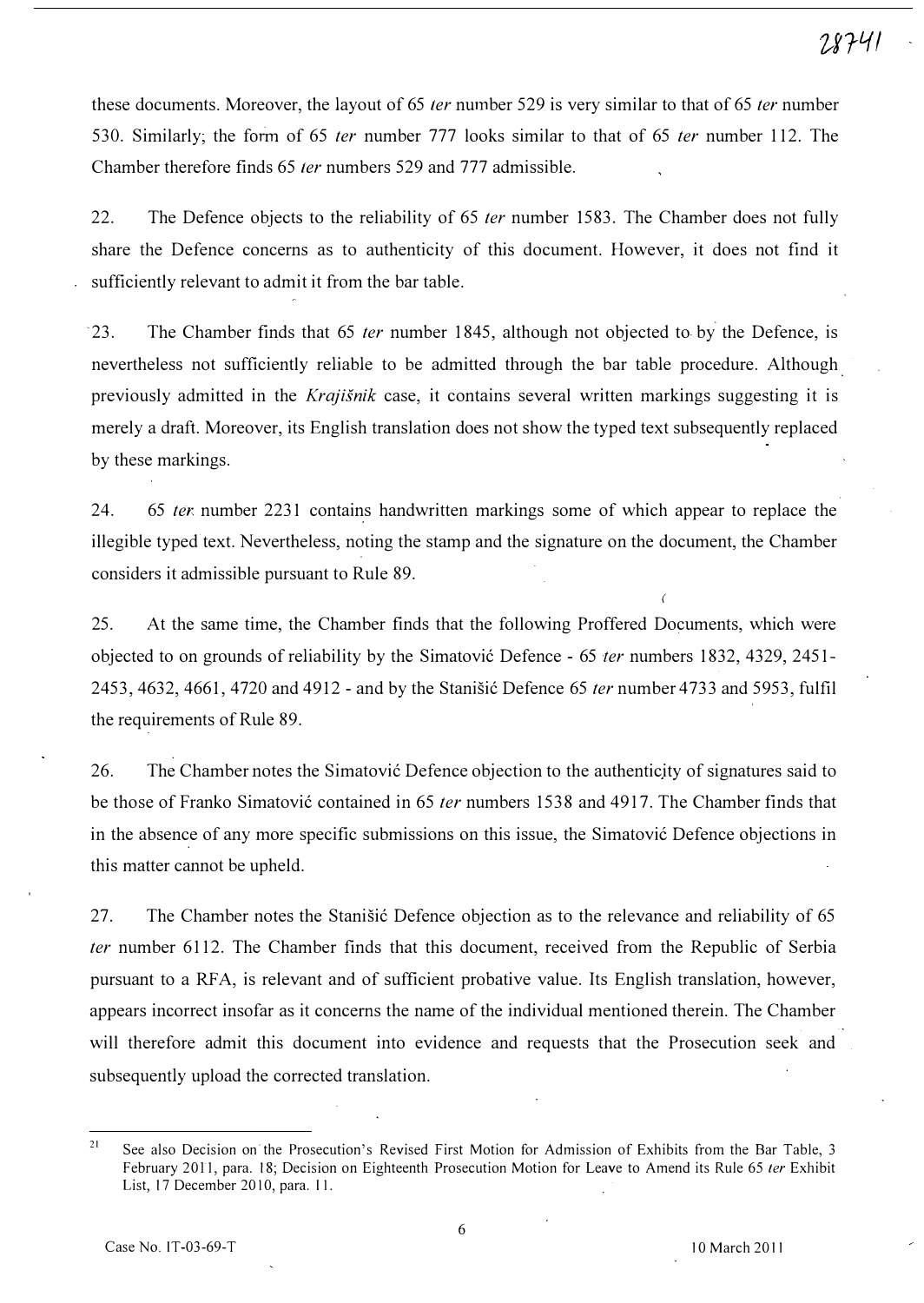28. 65 ter number 4426 is not properly uploaded into E-court. The Chamber was nevertheless able to track down this document as a part of 65 *ter* number 4257 (pages 62-63 in its original and pages 4-5 of the English translation). The Chamber finds this document admissible pursuantt o Rule 89. At the same time, however, it requests the Prosecution to properly upload this document into Ecourt.

29. The English translation of 65 ter number 5076 is not uploaded into E-court. In addition, 65 fer number 6084 has its original B/C/S version only partly uploaded. The Chamber will therefore defer its decision on the admissibility of these documents until originals/translations are properly uploaded.

30. 65 ter number 6076 does not match the description given by the Prosecution in the Annex to the Motion. The relevance of the document uploaded under this number is not self-evident. The Chamber therefore rejects its admission into evidence without prejudice.

31. The Stanisić Defence does not oppose the admission of the following Proffered Documents: 65 ter numbers 1824, 2427, 2597 and 2798. At the same time, the Simatović Defence points out that the Prosecution in the Annex to its Motion submitted wrong ERN numbers for these documents. The Chamber acknowledges that indeed the ERN numbers of the original versions of these documents are wrongly indicated in the Annex to the Motion, but nevertheless it finds that the documents are sufficiently identified through their 65 ter numbers and are properly uploaded into E-court. The Chamber finds them relevant and of probative value.

32. The Simatović Defence points out that 65 *ter* number 109 was uploaded into E-court in an illegible copy. Subsequently, the Prosecution submitted in its Reply that it has now uploaded a legible copy of this document.<sup>22</sup> The Chamber notes that this document is not objected to by the Stanišić Defence and requests that the Simatović Defence state its position on the document's admissibility within 3 days of the rendering of this decision. At the same time, 65 ter number 742, although not objected to by the Defence, has its B/C/S copy uploaded into E-court in an illegible form. The Chamber will therefore defer its decision on the admission of this document until the Prosecution uploads a legible version.

33. The Stanišić Defence objects to the admission of 65 *ter* numbers 2088, 2094, 2097, 2098 and 4342, arguing that they should be considered under Rule 92 bis rather than through the bar table

<sup>&</sup>lt;sup>22</sup> Reply, Annex A, p. 76.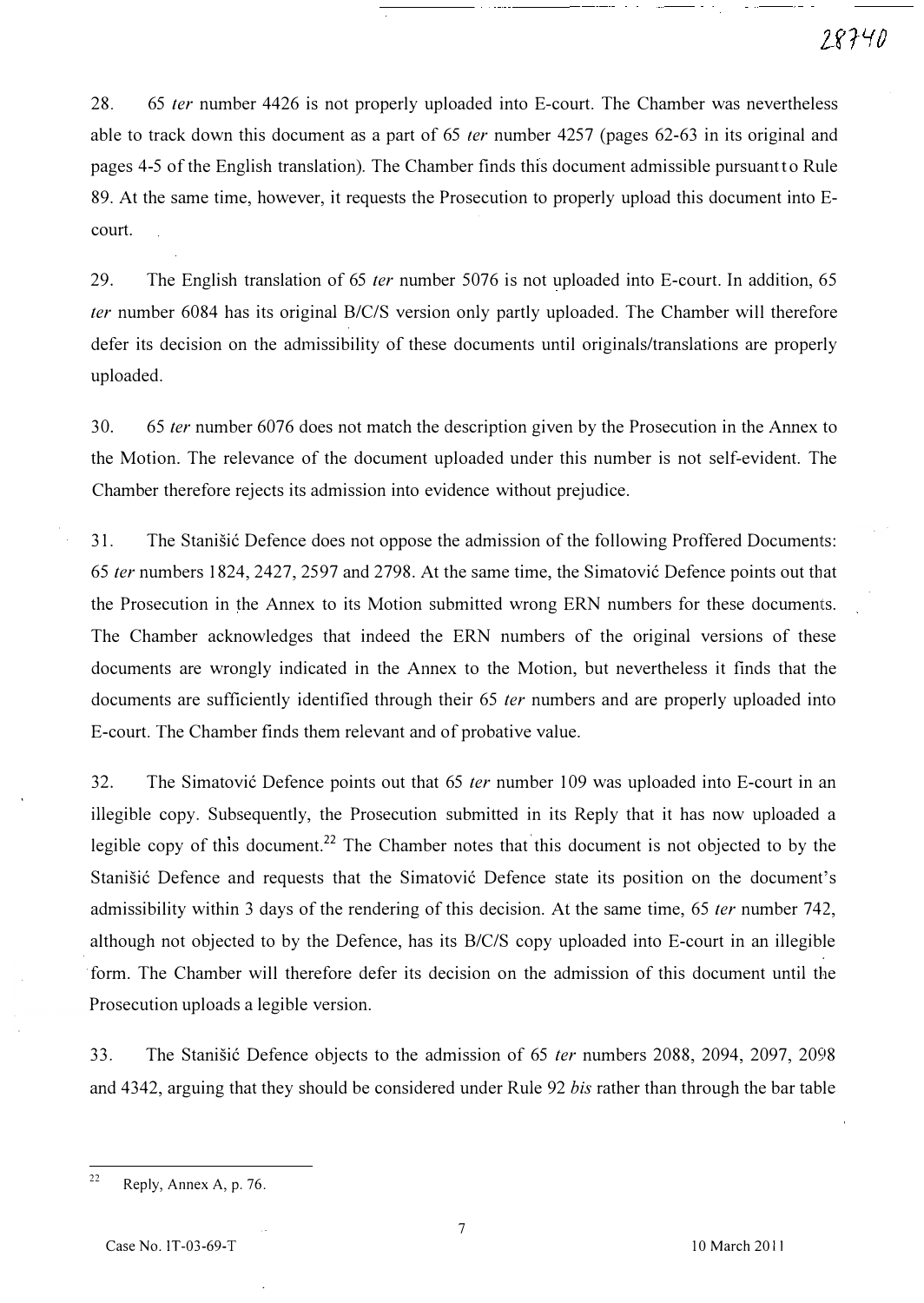procedure.23 It submits that since these documents are records of police interviews given some time after the events described in the interviews, they may be presumed to have been provided for use in domestic legal proceedings.<sup>24</sup> The Stanišić Defence refers to the Appeals Chamber's ruling in Galić, which limits the applicability of Rule 92 bis to statements "prepared for the purposes of legal ( proceedings".<sup>25</sup>

34. The Chamber notes that the Appeals Chamber's ruling in Galic should be placed within its proper temporal context. At the time it was rendered, the relevant part of Rule 92 bis read:

(A) A Trial Chamber may admit, in whole or in part, the evidence of a witness in the form of a written statement in lieu of oral testimony which goes to proof of a matter other than the acts and conduct of the accused as charged in the indictment.

It is within this context that the Appeals Chamber narrowed the applicability of Rule 92 bis to written statements "prepared for the purposes of legal proceedings". In analyzing the ambit of "legal proceedings" within the aforementioned reading of Rule 92 bis, the Slobodan Milošević Trial Chamber concluded that:

[...]in the opinion of the Trial Chamber, the reference by the Appeals Chamber to material "prepared for the purposes of legal proceedings", was intended to relate to material prepared for the purposes of legal proceedings before this Tribunal".<sup>26</sup>

Similarly, the *Milutinovic* Trial Chamber distinguished between statements given to parties for the purposes of litigation before the Tribunal and statements "given to other entities, such as domestic law enforcement agencies, for use in other courts", stating that the latter may be admissible under Rule  $89(C)^{27}$ 

35. On 13 September 2006, Rule 92 bis was amended and its applicability was linked to the category of statements given by a witness "in proceedings before the Tribunal":

(A) A Trial Chamber may dispense with the attendance of a witness in person, and instead admit, in whole or in part, the evidence of a witness in the form of a written statement or a transcript of evidence, which was given by a witness in proceedings before the Tribunal, in lieu of oral testimony which goes to proof of a matter other than the acts and conduct of the accused as charged in the indictment.

<sup>23</sup>  Stanišić Response, para. 5

<sup>24</sup>  Stanišić Response, paras 4- 5.

<sup>25</sup>  See Stanišić Response, para. 5, referring to *Prosecutor v. Stanislav Galić*, Case No. IT-98-29-AR73.2, Decision on Interlocutory Appeal Concerning Rule 92bis(C), 7 June 2002, para. 31.

<sup>26</sup>  Prosecutor v. Slobodan Milosevic, Case No. IT-02-S4-T; Decision on Testimony of Defence Witness Dragan Jasovi6, IS Apri1200S, p. 4.

<sup>27</sup>  Prosecutor v. Milan Milutinović et al., Case No. IT-05-87-T, Decision on Evidence Tendered through Sandra Mitchell and Frederick Abrahams, I September 2006, para. 13.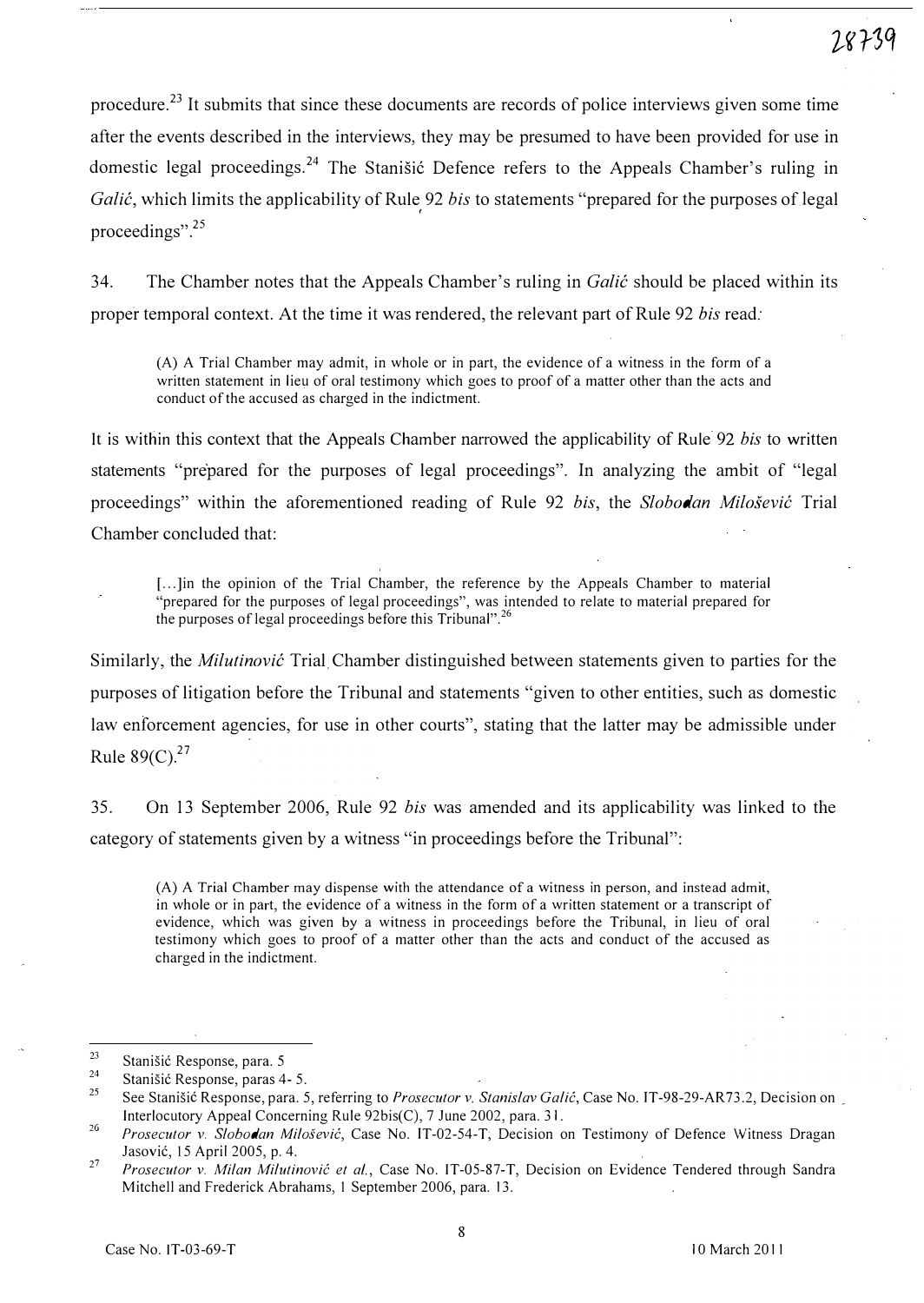36. In light of the above, the Chamber finds that the admission into evidence of 65 fer numbers  $2088<sup>28</sup>$  2094, 2097, 2098 and 4342, which were given outside the context of legal proceedings before the Tribunal, is subject to Rule  $89<sup>29</sup>$  The Chamber considers that they are relevant and of 'probative value, and finds that their admission is not outweighed by the need to ensure a fair trial pursuant to Rule 89(D).

37. Finally, the Stanisic Defence did not object to 65 *ter* number 1221 which appears to fall within the same category of statements given to other entities. The Chamber finds this document, which is relevant and probative, admissible pursuant to Rule 89.

# v. DISPOSITION

38. For the reasons set out above and pursuant to Rules 89 and 94(B) of the Rules, the Chamber:

### GRANTS the Motion in part;

ADMITS into evidence the following Proffered Documents: 65 fer numbers 80, 112, 287, 414, 513-516,524,529,530, 727, 765, 776-778, 1182, 1183, 1191, 1193, 1196, 1207, 1210, 1214, 1216, 1217, 1219-1221, 1223, 1492, 1538, 1542, 1562-1564, 1579, 1582, 1637, 1646, 1656, 1694, 1798, 1824,1832,1854,1918,1921,1935,1946,2004,2076, 2082, 2088, 2094, 2097,2098,2145,2222,\_ 2231,2427,2451-2453,2464,2572,2597,2632 (MFI P558), 2633 (MFI P559), 2634 (MFI P560), 2636 (MFI P562), 2637 (MFI P563), 2639 (MFI P564), 2640 (MFI P565), 2641 (MFI P566), 2642 (MFI P567), 2798, 2856, 2866, 3760, 3809, 3823, 4078, 4282, 4283, 4295, 4297, 4300, 4324, 4328, 4329,4331,4342,4356,4358, 4360,4378,4382,4384,4390, 4398,4423-4424,4426, 4433;4445, 4451,4652,4457,4495,4499,4563, 4576,4577,4582,4584,4586,4587,4589,4592-4593,4595, 4625,4626,4632,4661,4671, 4689,4697,4720,4731,4733, 4788, 4862,4912,4915;4926, 5018, 5074, 5075, 5079, 5081, 5084-5116, 5181,5182, 5908-5925, 5927, 5929-5933, 5935-5955, 5957- 6075,6077-6082,6085-6093 and 6095-6117;

**PARTLY ADMITS** into evidence the following Proffered Documents: 65 *ter* numbers  $1140 -$ (page 3 of its original and pages 5-6 of the English translation), 2631 (MFI P557) (pages 3-10 of the English translation), 4334 – (pages 15-27 of its original and pages 11-20 of the English translation),

<sup>28</sup>  The Chamber acknowledges that the ERN numbers of the original version of this document are wrongly indicated in the Annex to Motion, nevertheless it finds that the document is sufficiently identified through its  $65$  ter number and properly uploaded into E-court.

<sup>29</sup>  See also Prosecutor v. Ante Gotovina et al., Case No. IT-06-90-T, Decision on Admission of MUP Official Notes and Reasons for the Decision to Deny the Admission of the Official Note of Ivan Cermak, 30 January 2009, para. 10 (confidential).